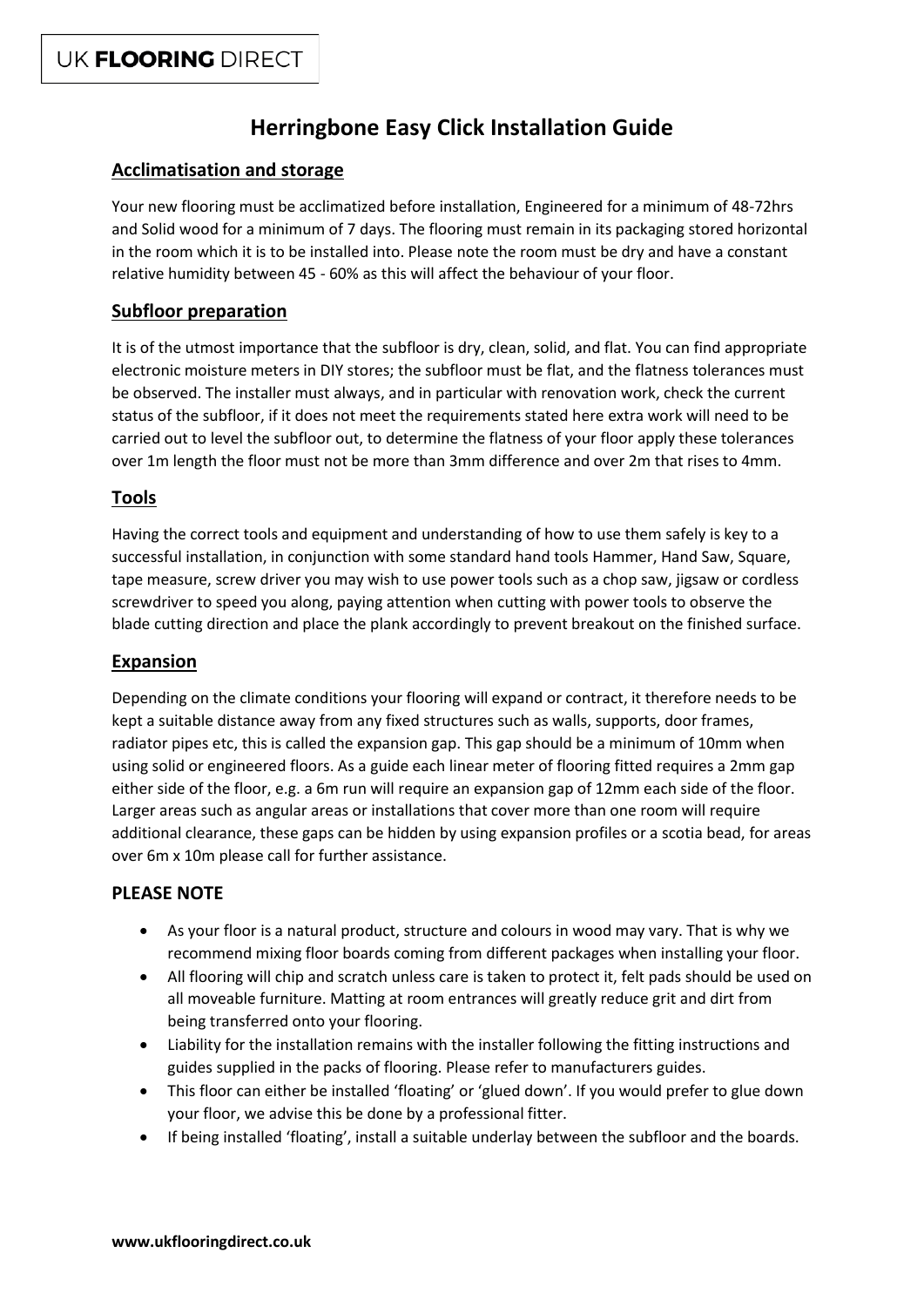

All boards are supplied in the same format with a click profile on either side (A and B) and the fold down click mechanism (C) at each end of the board which can be connected to either side of the board.

A herringbone design should typically be started from a central axis, using a chalk line or straight edge to mark the centre of your room create the 'x' line, then a second line needs to intersect this line at 90° to create the 'y' line. Setting this axis up is crucial and its good practice to check all angles and measurements are correct at this stage before any planks are laid.

in line with line 'B' and temporarily fix it to the floor.



From the 'Y' line measure out 27mm each side and mark the floor off with lines 'A' and 'B' these will serve as guide lines as the 'Y' line runs through the centre point of the two planks once X they have been joined. From plywood create a starter board, this will need to be the same as the plank length and must be **Starter Board** square. Lay the starter board so its top and bottom corners are -V **B**  $C$   $D$ 



Place the first board to the left-hand side of the starter board with the tongue side (A) against it and the grooved edge (B) facing out towards the room, with the top of the plank running through line 'A' and the bottom of the plank running through line 'B'.

The right-hand side board, with the groove side to the starter board and the tongue side facing out to the room, can be set and locked into the first plank with side B clicking into place with edge C. Once you have attached the first two boards,

remove the starter board and click the next board in place on the left-hand side, with the tongue side (A) running parallel to the first board.